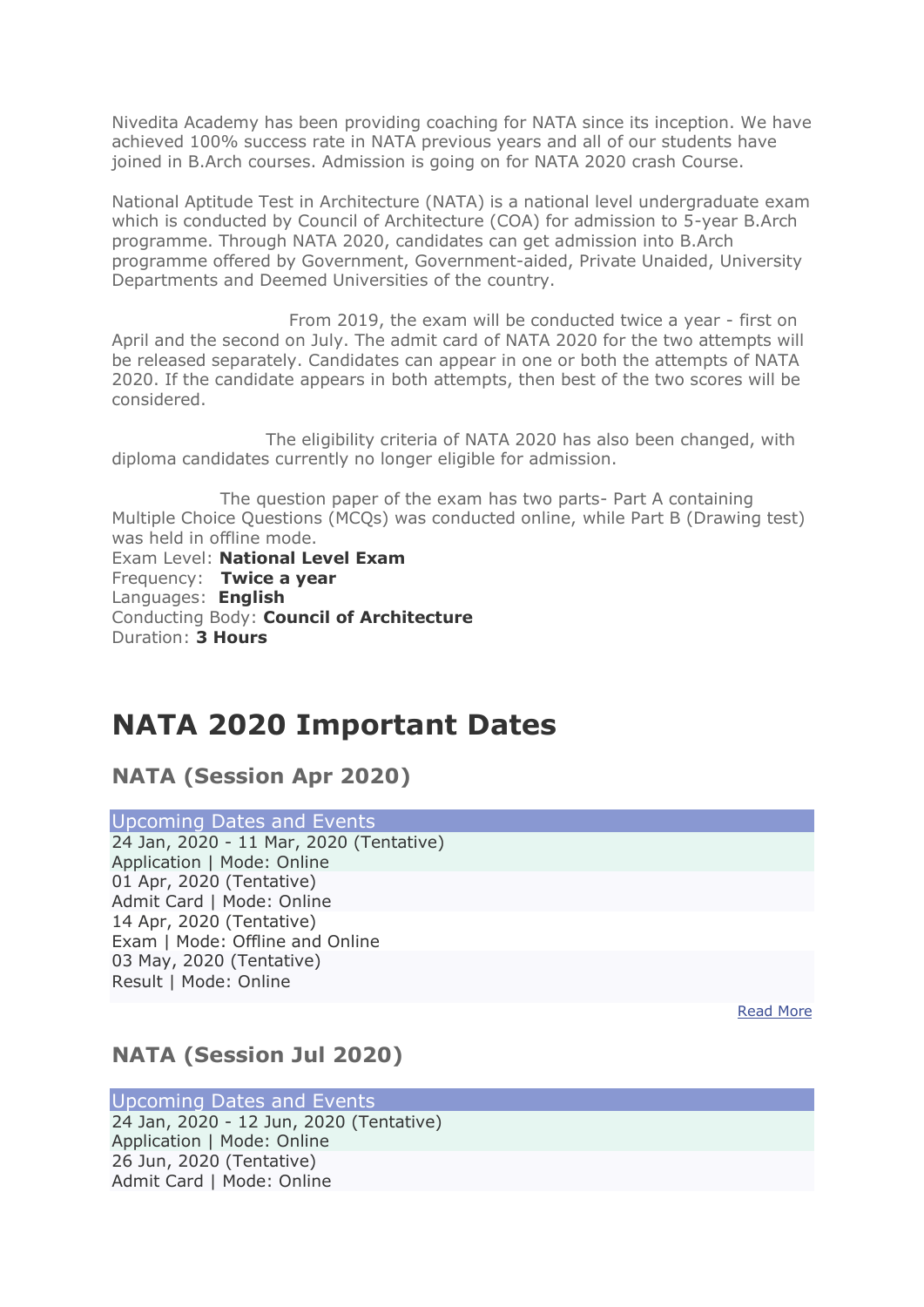07 Jul, 2020 (Tentative) Exam | Mode: Offline and Online 18 Jul, 2020 (Tentative) Result | Mode: Online

# **[NATA 2020 Eligibility Criteria](https://engineering.careers360.com/articles/nata-eligibility-criteria)**

Candidates appearing for the entrance exam need to meet the below mentioned eligibility criteria of NATA prescribed by the authorities.

#### **NATA 2020 Eligibility Criteria**

**Qualifying Examination:** Candidate must have passed 10+2 or equivalent examination.

Please note that from the academic session 2019, Diploma holders are no longer eligible for admission to architecture program.

**Qualifying Marks**: Candidate must have obtained a minimum of 50% marks in mathematics, physics, and chemistry taken together. Additionally, the candidate need to score minimum 50% marks in aggregate in 10+2.

**Age limit**: Minimum 17 years of age as on July 31, 2020.

# **[NATA 2020 Application Process](https://engineering.careers360.com/articles/nata-application-form)**

Mode of Application : Online Mode of Payment : Net Banking | Credit Card | Debit Card

NATA 2020 application form will be available in online mode.

#### **NATA 2020 Application Form- Steps to Follow**

**Step 1 – Register-** To fill the application form of NATA 2020, registration has to be done by firstly submitting details like name, mobile number, date of birth, and valid email id. Also, choose a username and create a password for future log-ins.

**Step 2 – Login to fill the application form** : Use the username and password to log-in and enter all the requisite details like personal, communication, and academic information. Also, choose three exam centres in order of preference.

**Step 3 – Upload Scanned Images of Documents**: In the prescribed format by the authorities, candidates will have to upload scanned images of their photograph, signature and community certificate (if applicable).

#### **Documents Specifications**

| <b>Document</b> | <b>File Size</b> | <b>Dimension</b> |
|-----------------|------------------|------------------|
| Signature       | 1-30 KB          | 1.5 x 3.5 cm     |
| Photograph      | 4-100 KB         | 4.5 x 3.5 cm     |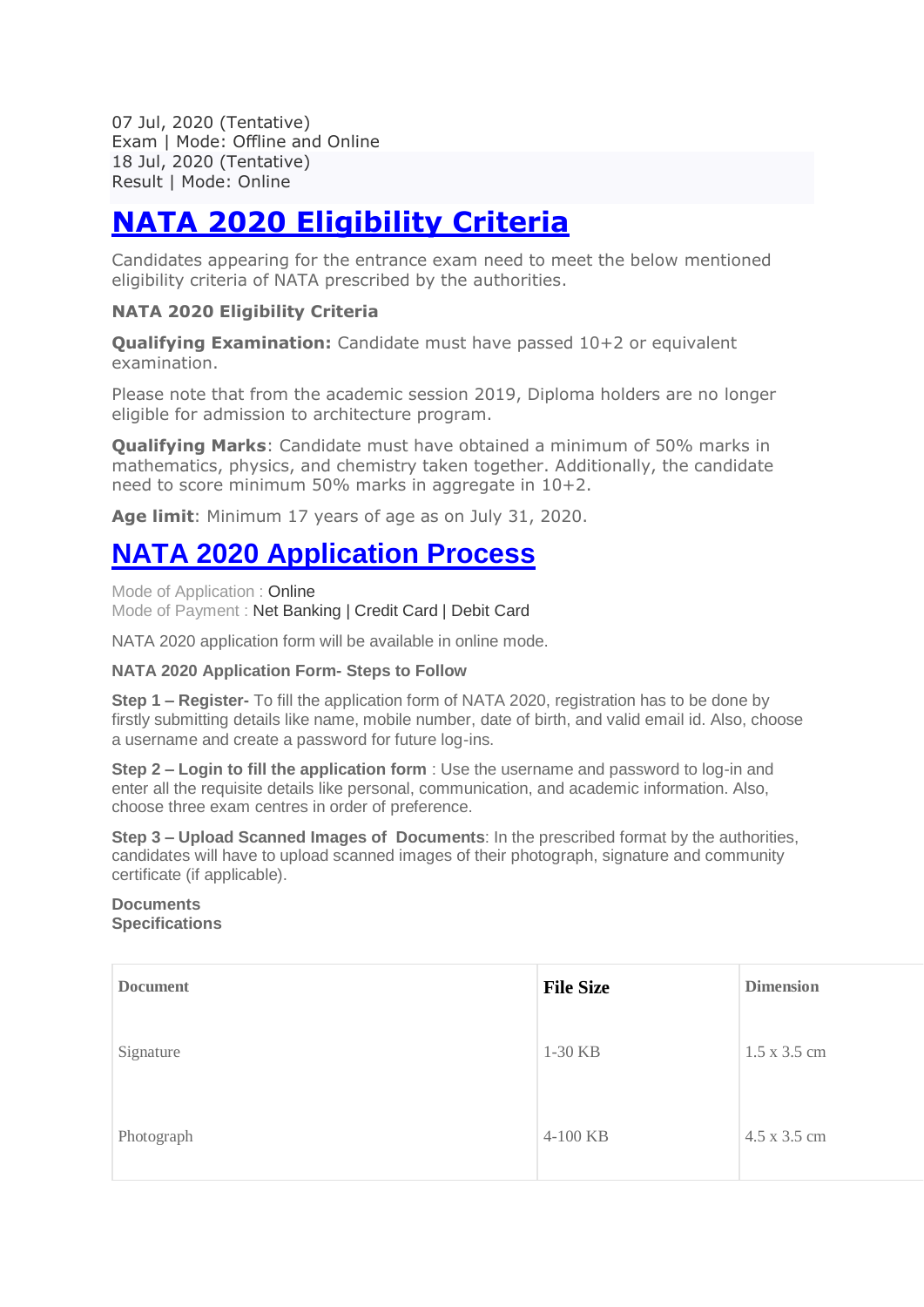|--|

**Step 4 – Generation of Application Number-** Once uploading of documents is done, candidates will have to submit the application form. On submission of NATA 2020 application form, an 8-digit application number will be generated.

**Step 5 – Pay Application Fee**: Prescribed application fee need to be paid in online mode (credit/debit card, or net banking).

**Step 6 – Take a Print out of Confirmation page**: Once all the above-mentioned steps are completed, the application confirmation page will be displayed. Download the confirmation page and take a printout of it for future reference.

#### **Application Fees**

| <b>Category</b> | Quota | <b>Mode</b> | <b>Gender</b>             |
|-----------------|-------|-------------|---------------------------|
| General         |       | Online      | Male                      |
| General, OBC    |       | Online      | Transgender, Female       |
| SC, ST          |       | Online      | Male, Transgender, Female |

# **NATA 2020 Syllabus**

| <b>Section</b> | Unit    | <b>Topic</b>                      |
|----------------|---------|-----------------------------------|
| Mathematics    | Algebra | Definitions of A.P.               |
|                |         | Definitions of G.P.               |
|                |         | General term of AP and GP         |
|                |         | Summation of first n-terms of ser |
|                |         | Arithmetic and geometric series   |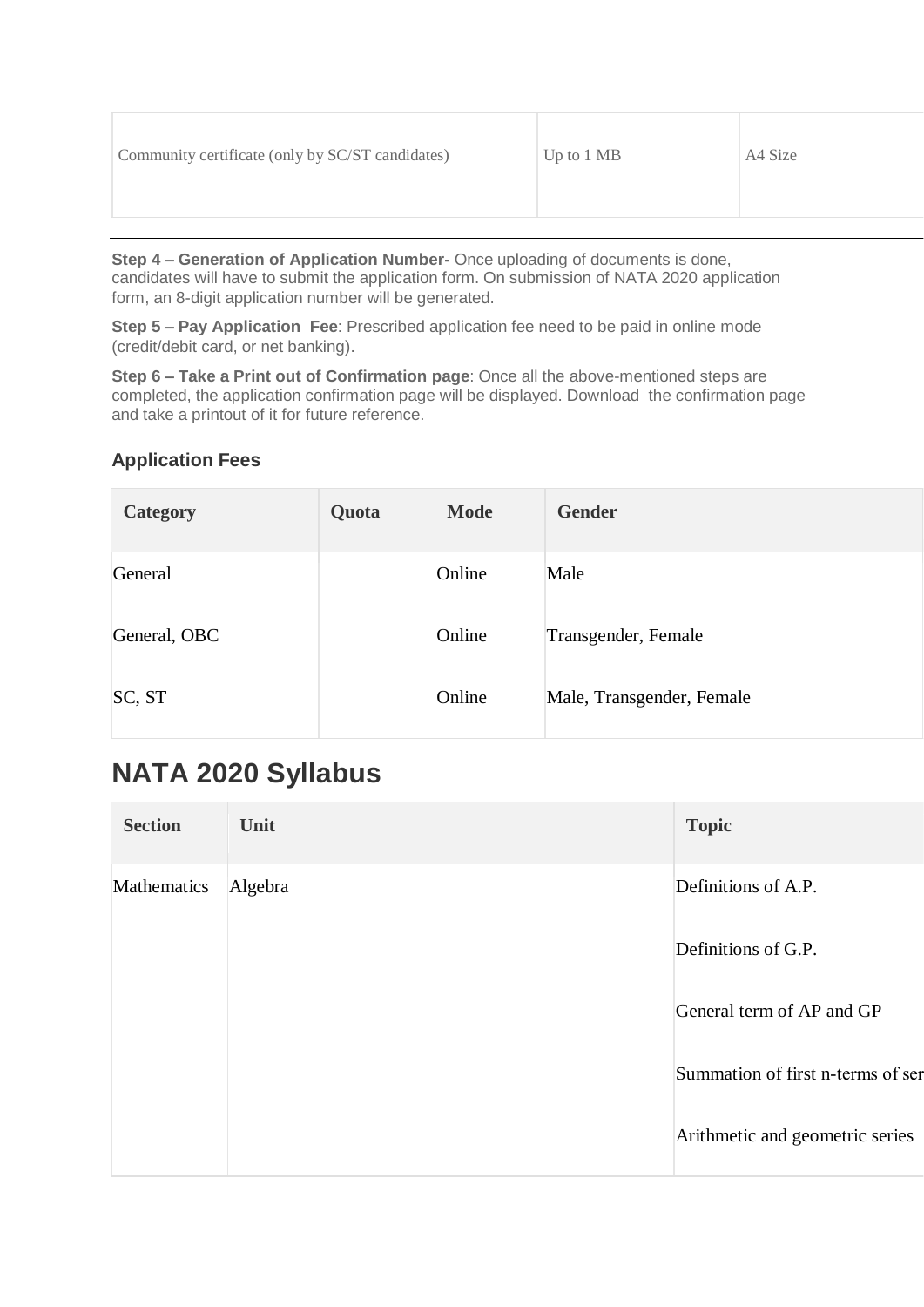| <b>Section</b> | Unit         | <b>Topic</b>                                           |
|----------------|--------------|--------------------------------------------------------|
|                |              | Relation of A.M. and G.M.                              |
|                |              | Infinite G.P. Series and its sum                       |
|                | Logarithms   | Definition, general properties and<br>in logarithms    |
|                | Matrices     | Concepts of m x n m $\leq$ 3 n $\leq$ 3 res            |
|                |              | Operations of addition                                 |
|                |              | Scalar multiplication and multipli<br>matrices         |
|                |              | Transpose of a matrix                                  |
|                |              | Determinant of a square matrix                         |
|                |              | Properties of determinants statem                      |
|                |              | Minor, cofactor and adjoint of a r                     |
|                |              | Non-singular matrix                                    |
|                |              | Inverse of a matrix                                    |
|                |              | Finding area of a triangle                             |
|                |              | Solutions of system of linear equa<br>than 3 variables |
|                | Trigonometry | Trigonometric functions                                |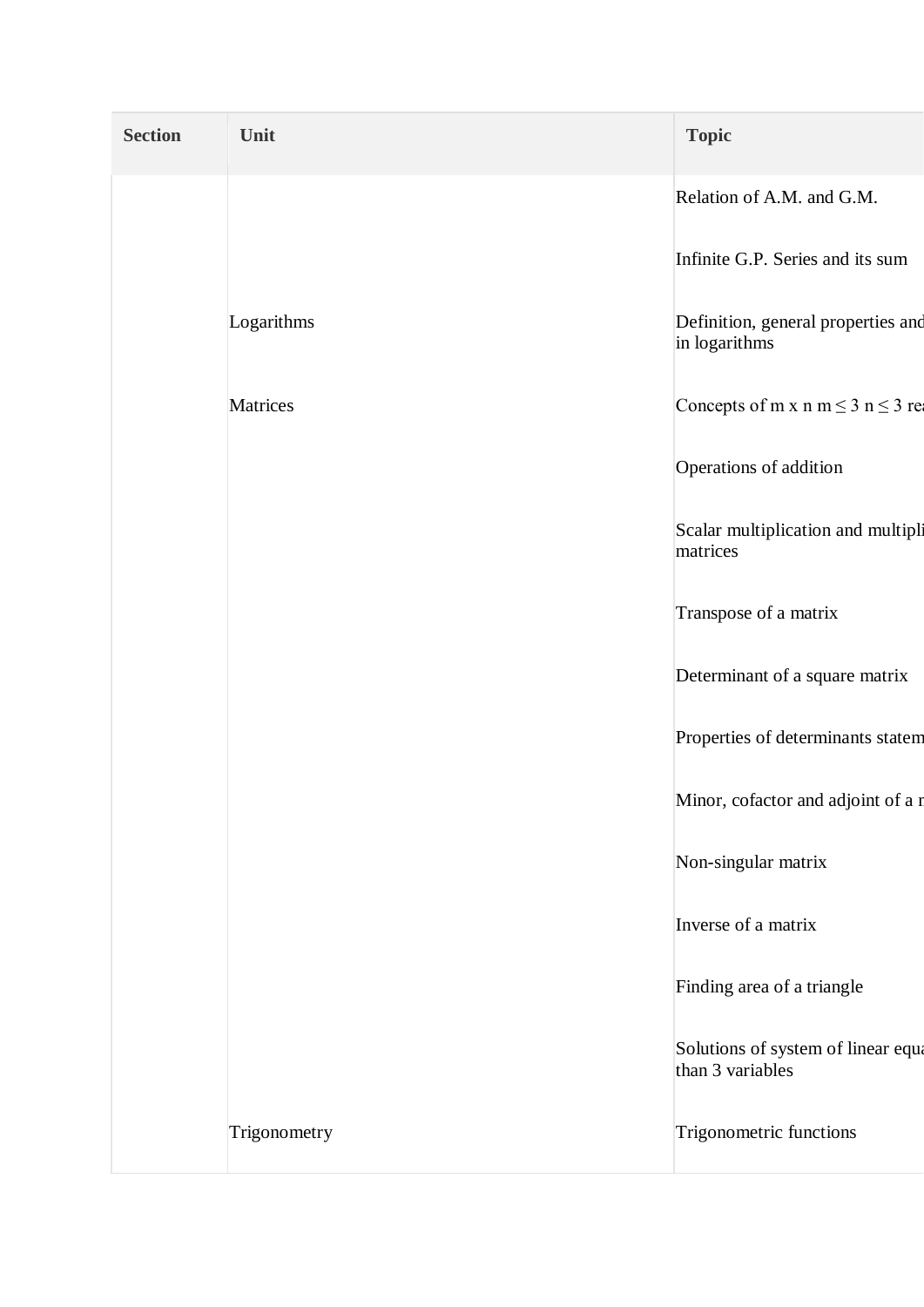| <b>Section</b> | Unit                | <b>Topic</b>                                                          |
|----------------|---------------------|-----------------------------------------------------------------------|
|                |                     | Addition and subtraction formula                                      |
|                |                     | Formulae involving multiple and<br>angles                             |
|                |                     | General solution of trigonometric                                     |
|                |                     | Properties of triangles                                               |
|                |                     | Inverse trigonometric functions a<br>properties                       |
|                | Coordinate geometry | Distance formula                                                      |
|                |                     | Section formula                                                       |
|                |                     | Area of a triangle                                                    |
|                |                     | Condition of collinearity of three                                    |
|                |                     | Polar coordinates                                                     |
|                |                     | <b>Transformation from Cartesian to</b><br>coordinates and vice versa |
|                |                     | Parallel transformation of axes                                       |
|                |                     | Concept of locus                                                      |
|                |                     | Elementary locus problems                                             |
|                |                     | Slope of a line                                                       |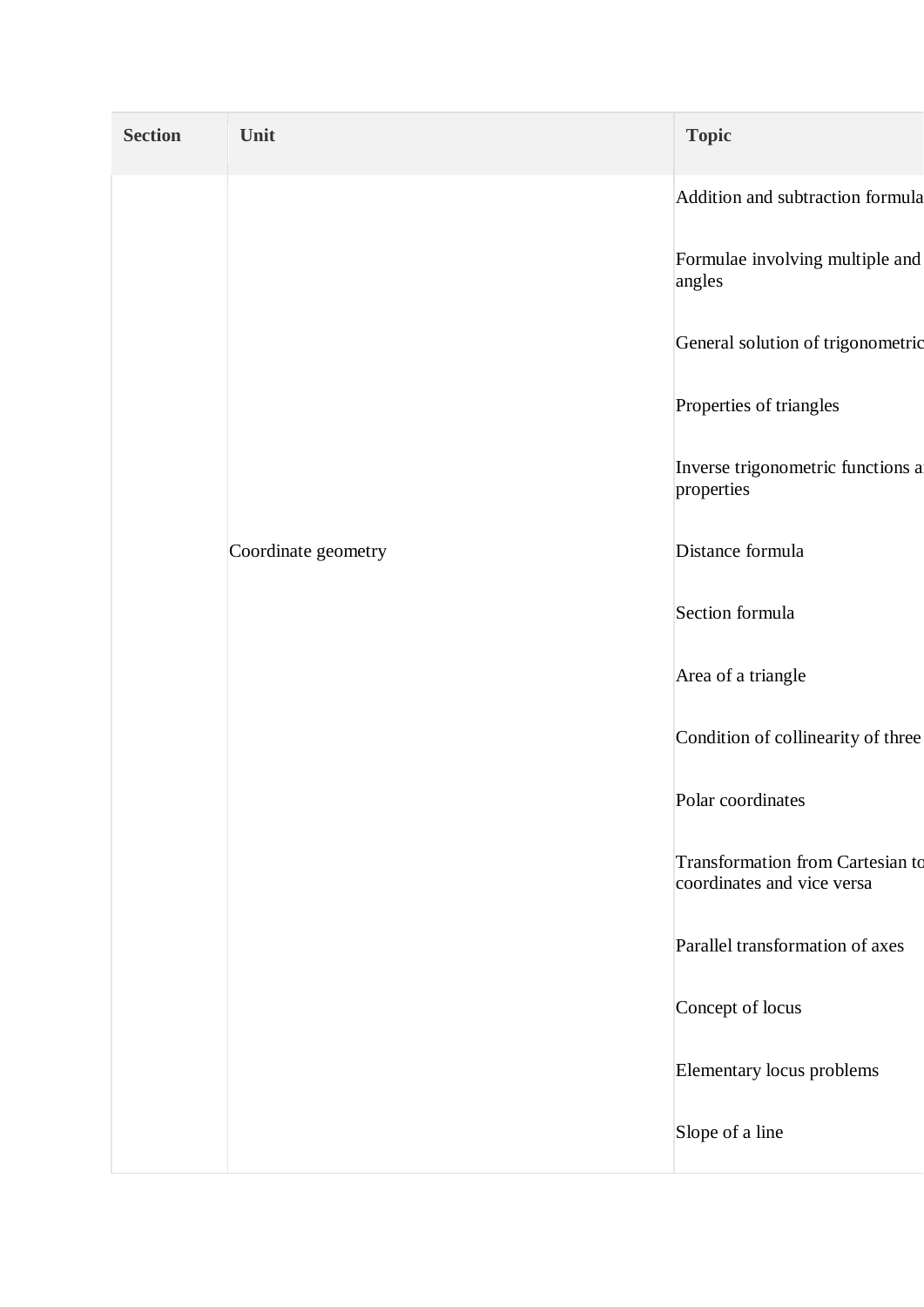| <b>Section</b> | Unit                             | <b>Topic</b>                                                            |
|----------------|----------------------------------|-------------------------------------------------------------------------|
|                |                                  | Equation of lines in different form                                     |
|                |                                  | Angle between two lines                                                 |
|                |                                  | Condition of perpendicularity and<br>two lines                          |
|                |                                  | Distance of a point from a line                                         |
|                |                                  | Distance between two parallel lin                                       |
|                |                                  | Lines through the point of interse                                      |
|                |                                  | Equation of a circle with a given                                       |
|                |                                  | Condition that a general equation<br>in x, y may represent a circle     |
|                |                                  | Equation of a circle in terms of en<br>diameter                         |
|                |                                  | Equation of tangent, normal and                                         |
|                |                                  | Parametric equation of a circle                                         |
|                |                                  | Intersection of a line with a circle                                    |
|                |                                  | Equation of common chord of tw<br>circles                               |
|                | Dimensional co-ordinate geometry | Three dimensions: Direction cosi<br>ratios, equation of a straight line |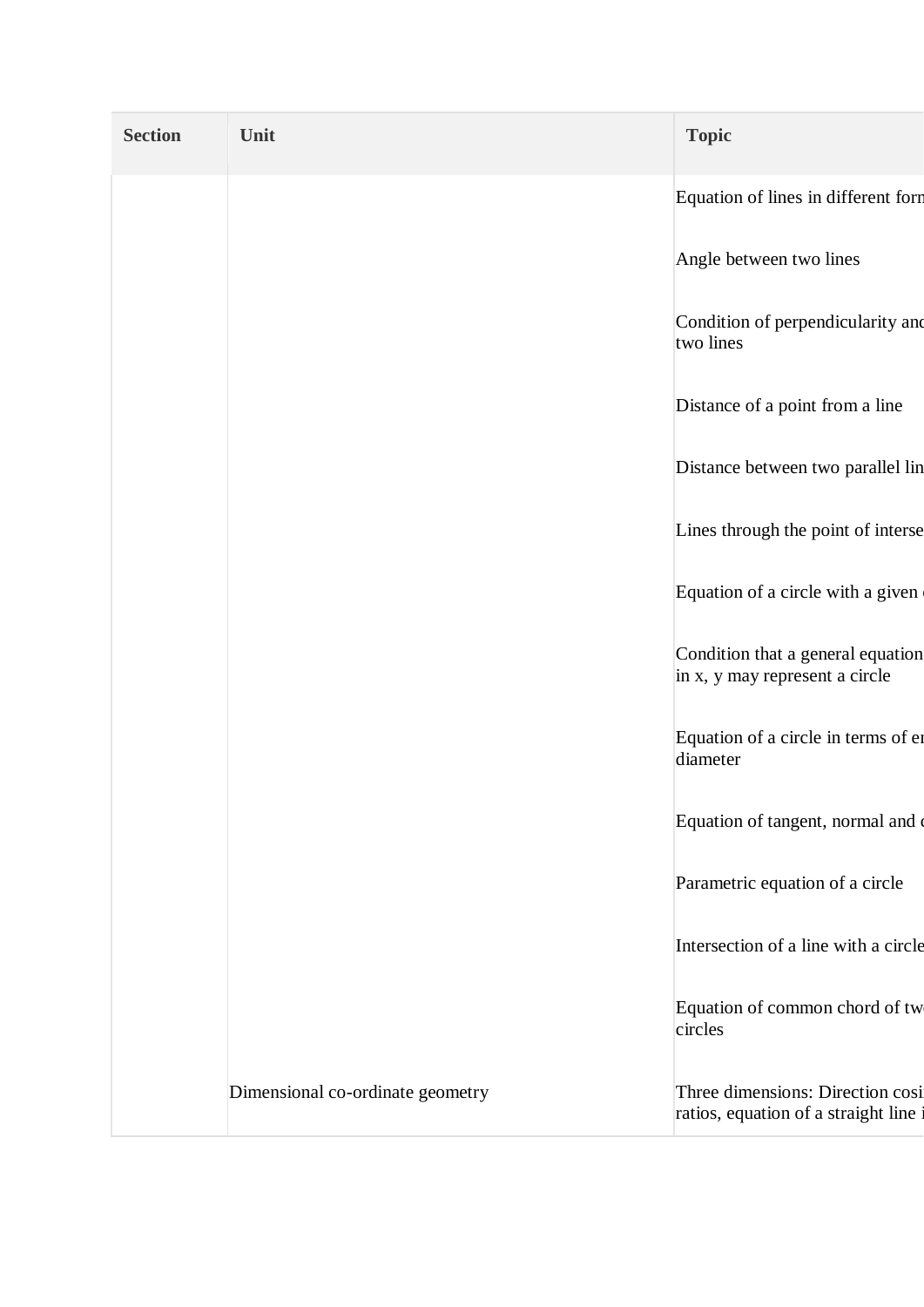| <b>Section</b> | Unit               | <b>Topic</b>                                                 |
|----------------|--------------------|--------------------------------------------------------------|
|                |                    | equation of a plane, distance of a<br>plane                  |
|                |                    | Distance between two points and                              |
|                |                    | Equation of a straight line                                  |
|                |                    | Equation of a plane                                          |
|                |                    | Distance of a point from a plane                             |
|                | Theory of calculus | Functions of calculus                                        |
|                |                    | Composition of two functions and<br>function                 |
|                |                    | Limit                                                        |
|                |                    | Continuity                                                   |
|                |                    | Derivative                                                   |
|                |                    | Chain rule                                                   |
|                |                    | Derivative of implicit functions a<br>defined parametrically |
|                |                    | Integration as a reverse process o                           |
|                |                    | Indefinite integral of standard fur                          |
|                |                    | Integration by parts                                         |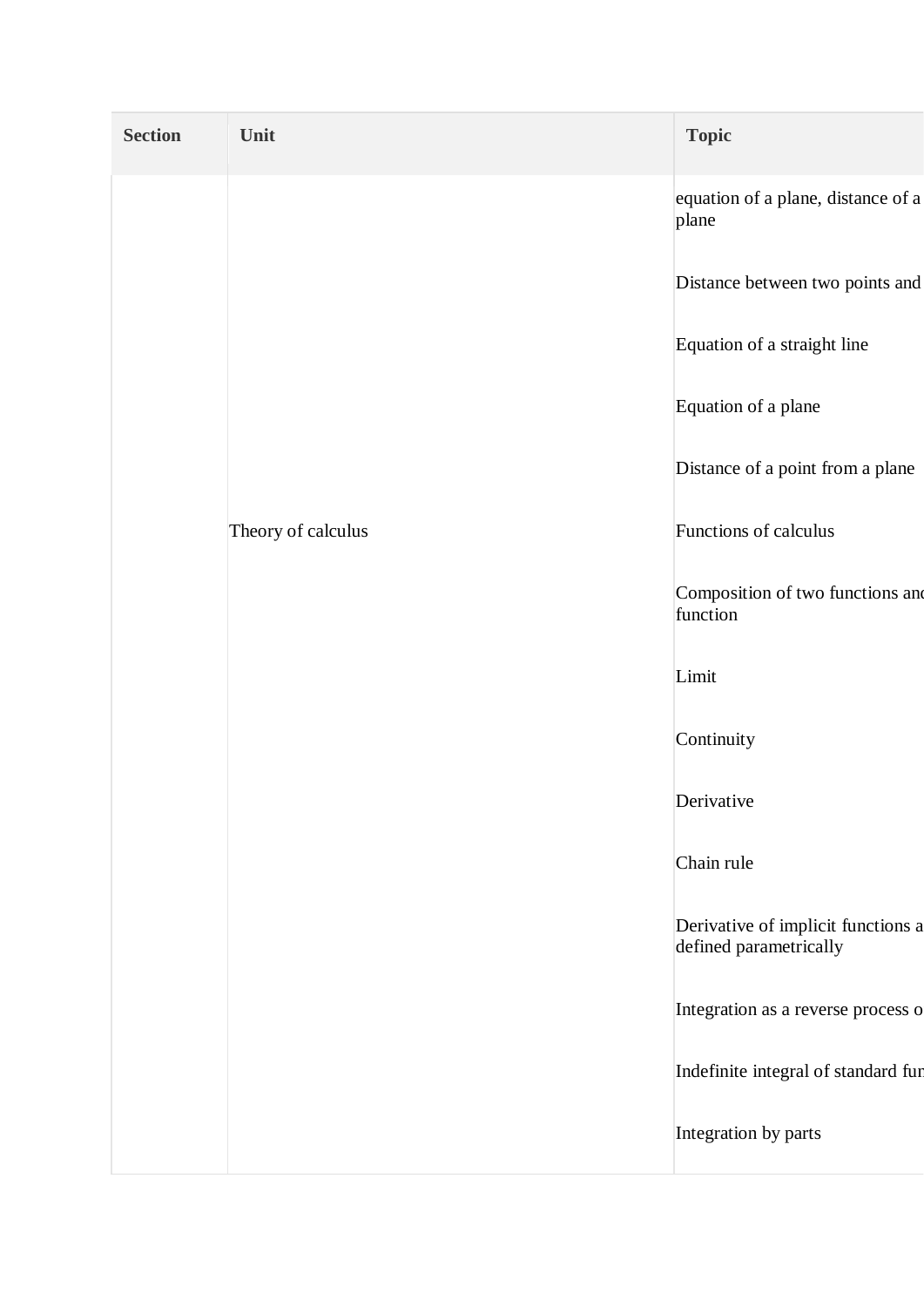| Integration by substitution and pa   |
|--------------------------------------|
| Definite integral as a limit of a su |
| Fundamental Theorem of Integral      |
| Properties of definite integrals     |
| Formation of ordinary differentia    |
| Solution of homogeneous differer     |
| Separation of variables method       |
| Linear first order differential equa |
|                                      |
|                                      |
| Determination of monotonicity        |
|                                      |
| Differential coefficient as a measu  |
| Motion in a straight line with con   |
| Geometric interpretation of defin:   |
|                                      |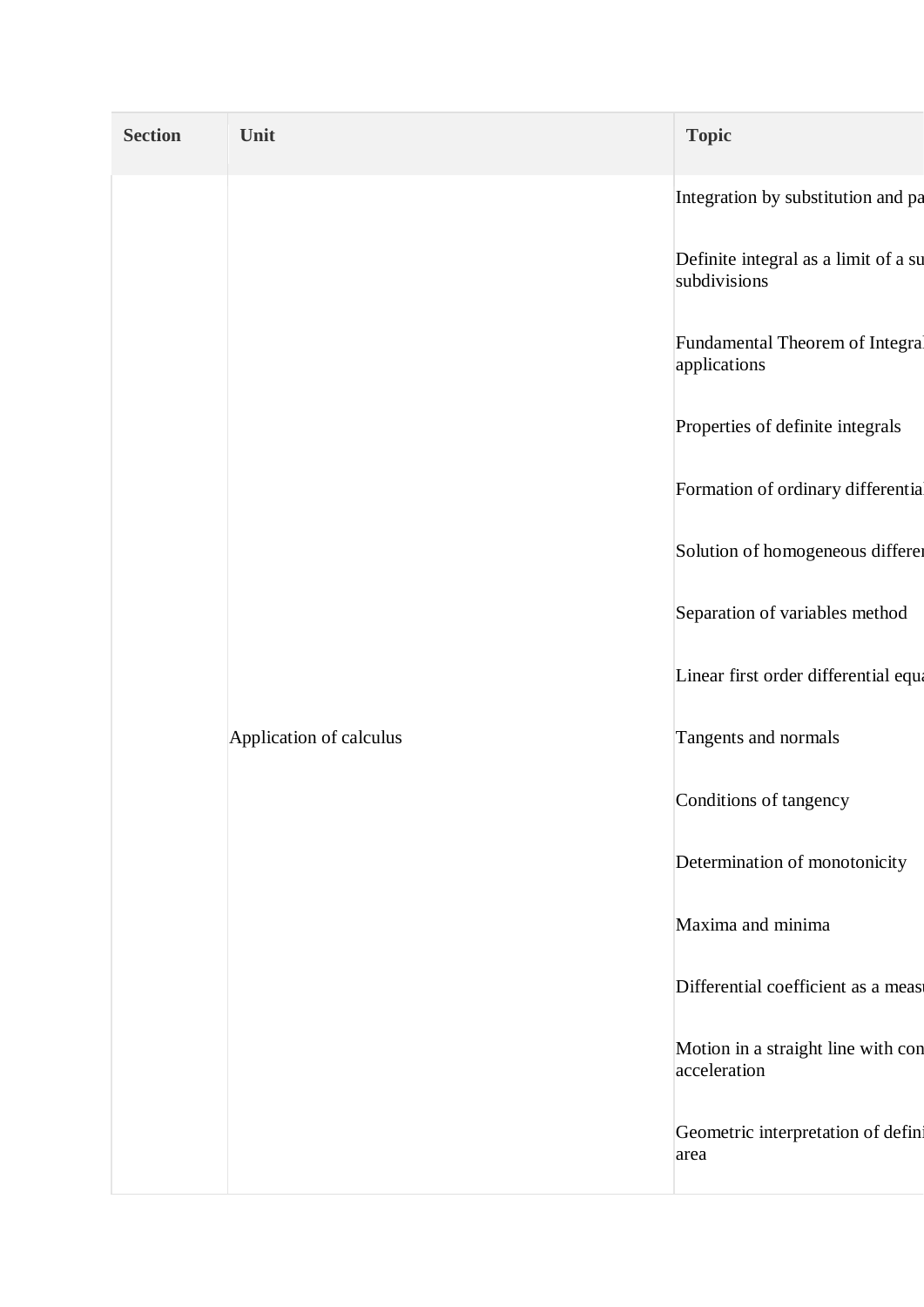| <b>Section</b> | Unit                        | <b>Topic</b>                                            |
|----------------|-----------------------------|---------------------------------------------------------|
|                |                             | Calculation of area bounded by el<br>and straight lines |
|                |                             | Area of the region included betwe<br>elementary curves  |
|                | Permutation and combination | Permutation of n different things<br>$r \leq n$         |
|                |                             | Permutation of n things not all dif                     |
|                |                             | Permutation with repetitions (circ<br>excluded)         |
|                |                             | Combinations of n different thing<br>time $r \leq n$    |
|                |                             | Combination of n things not all d                       |
|                |                             | <b>Basic properties</b>                                 |
|                |                             | Problems involving both permuta<br>combinations         |
|                | Statistics and probability  | Measure of dispersion                                   |
|                |                             | Mean                                                    |
|                |                             | Variance and standard deviation                         |
|                |                             | Frequency distribution                                  |
|                |                             | Addition and multiplication rules                       |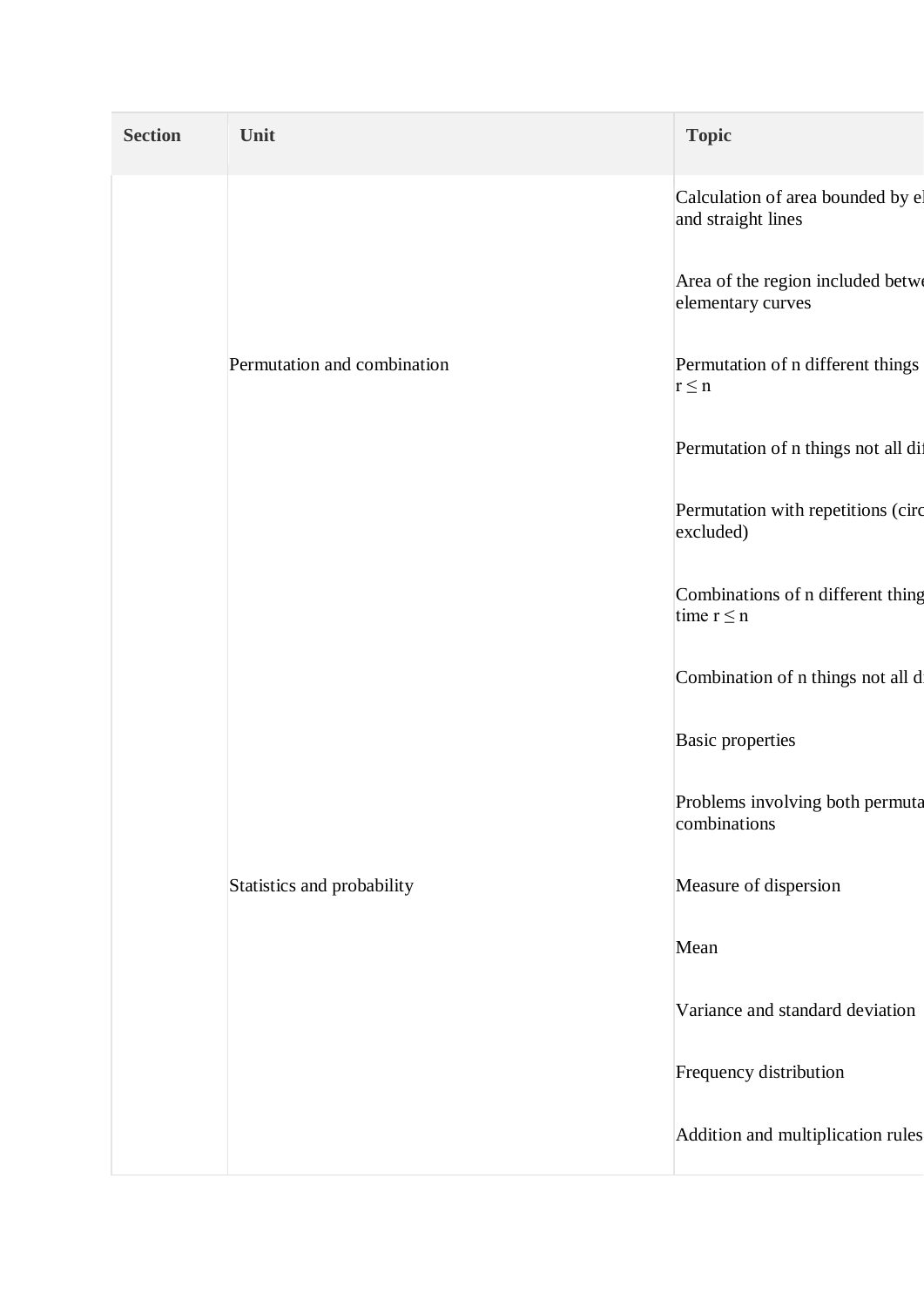| <b>Section</b>      | Unit                                                                                         | <b>Topic</b>                                               |
|---------------------|----------------------------------------------------------------------------------------------|------------------------------------------------------------|
|                     |                                                                                              | Conditional probability and Baye                           |
|                     |                                                                                              | Independence of events                                     |
|                     |                                                                                              | Repeated independent trails and b<br>distribution          |
| General<br>aptitude | Objects                                                                                      |                                                            |
|                     | Texture related to architecture and built environment                                        |                                                            |
|                     | Interpretation of pictorial compositions                                                     |                                                            |
|                     | Visualizing three-dimensional objects from two-<br>dimensional drawing                       |                                                            |
|                     | Visualizing different sides of 3d objects                                                    |                                                            |
|                     | Analytical reasoning                                                                         |                                                            |
|                     | Mental ability (visual, numerical and verbal)                                                |                                                            |
|                     | General awareness of national/international architects and<br>famous architectural creations |                                                            |
|                     | Mathematical reasoning                                                                       | <b>Statements</b>                                          |
|                     |                                                                                              | Logical operations like and, or, if<br>implies, implied by |
|                     |                                                                                              | Understanding of tautology                                 |
|                     |                                                                                              | Converse                                                   |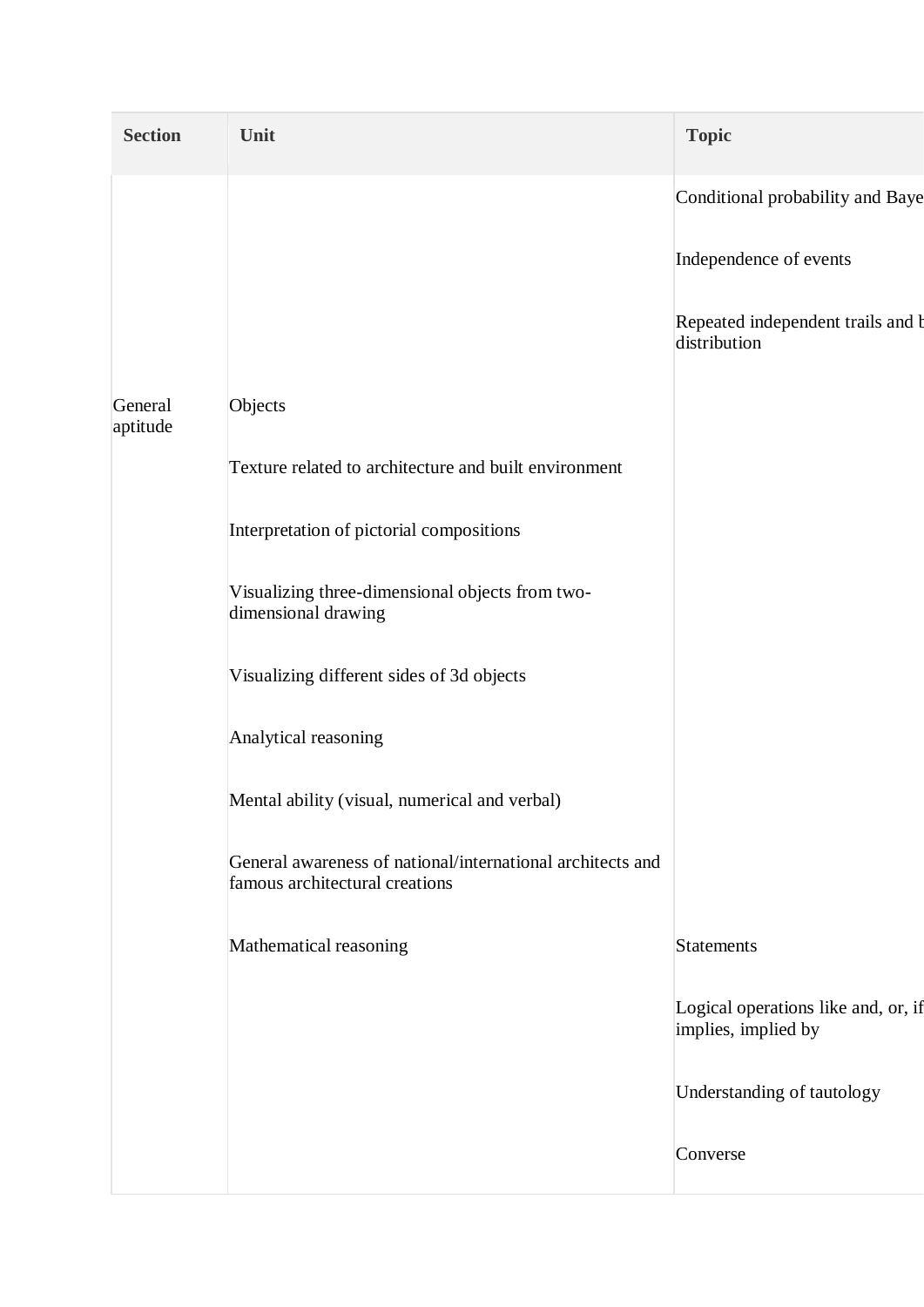| <b>Section</b> | Unit                                                                                                                                                                | <b>Topic</b>                                   |
|----------------|---------------------------------------------------------------------------------------------------------------------------------------------------------------------|------------------------------------------------|
|                |                                                                                                                                                                     | Contradiction and contrapositive               |
|                | Sets and relations                                                                                                                                                  | Idea of sets                                   |
|                |                                                                                                                                                                     | Subsets                                        |
|                |                                                                                                                                                                     | Power set                                      |
|                |                                                                                                                                                                     | Complement                                     |
|                |                                                                                                                                                                     | Union                                          |
|                |                                                                                                                                                                     | Intersection and difference of sets            |
|                |                                                                                                                                                                     | Venn diagram                                   |
|                |                                                                                                                                                                     | De Morgan's laws                               |
|                |                                                                                                                                                                     | Relation and its properties                    |
|                |                                                                                                                                                                     | Equivalence relation of definition<br>examples |
| Drawing test   | Understanding of scale and proportion of objects,<br>geometric composition, shape, building forms and<br>elements, aesthetics, colour texture, harmony and contrast |                                                |
|                | Conceptualization and visualization through structuring<br>objects in memory                                                                                        |                                                |
|                | Drawing of patterns of both geometrical and abstract                                                                                                                |                                                |
|                | Form transformations in 2D and 3D like union                                                                                                                        |                                                |